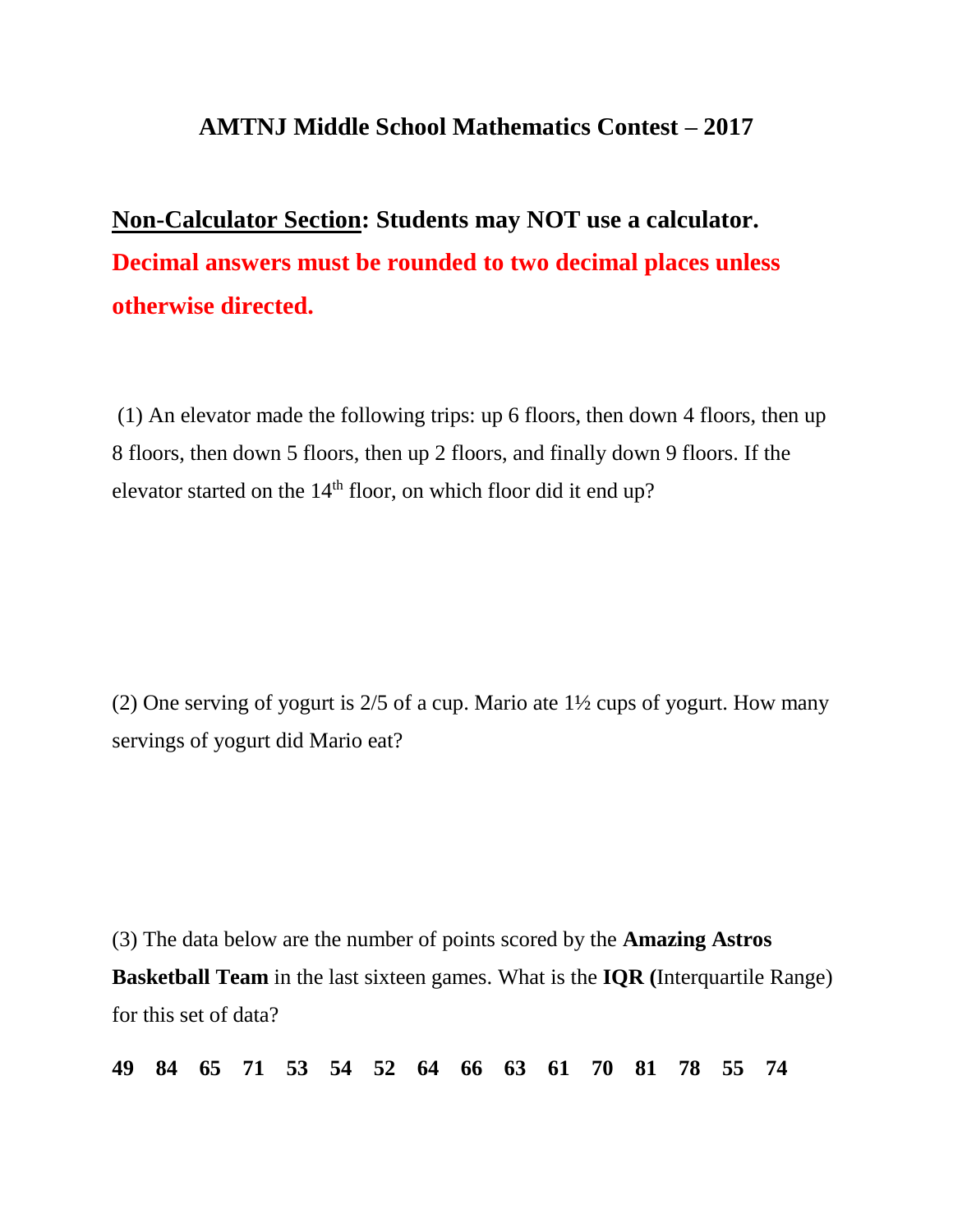(4) A suit originally cost \$94.99, but it is on sale for \$83.99. What is the percent of decrease of the price of the suit? Round to the nearest percent.

(5) Simplify the following expression to a common fraction in lowest terms; *do not* use decimals in your computations.

 $(10-5)^2 + 24 \div 2^3 \times 5 - 7^0$  **1/3**

(6) Find the measures of angles x, k, m, w, and y in the diagram below:

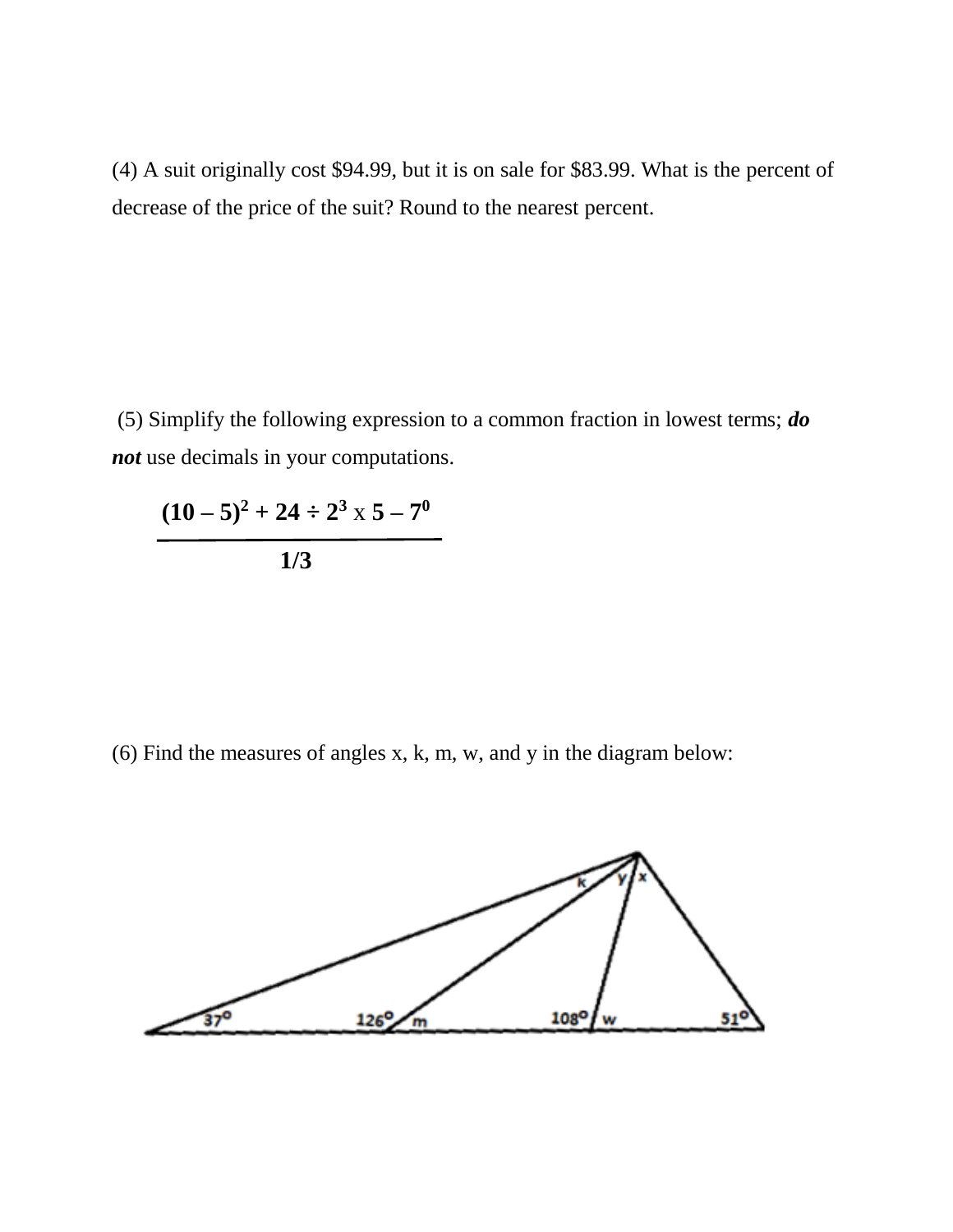(7) Mary will use 75 gemstone beads and 90 crystal beads to make bracelets. The bracelets will all be the same.

(a) What is the greatest number of bracelets she can make?

(b) How many beads of each type are on each bracelet?

(8) Evaluate the following expression when  $r = 3$ ,  $w = -5$ , and  $h = -4$ . Your final answer must be a mixed fraction in lowest terms.

$$
\frac{(w-r)^2 + rh}{h/r}
$$

(9) (a) Solve this inequality:  $-3x + 5 > -16$  The domain on x is all Real numbers.

(b) Graph the solution set of the inequality on the single number line.

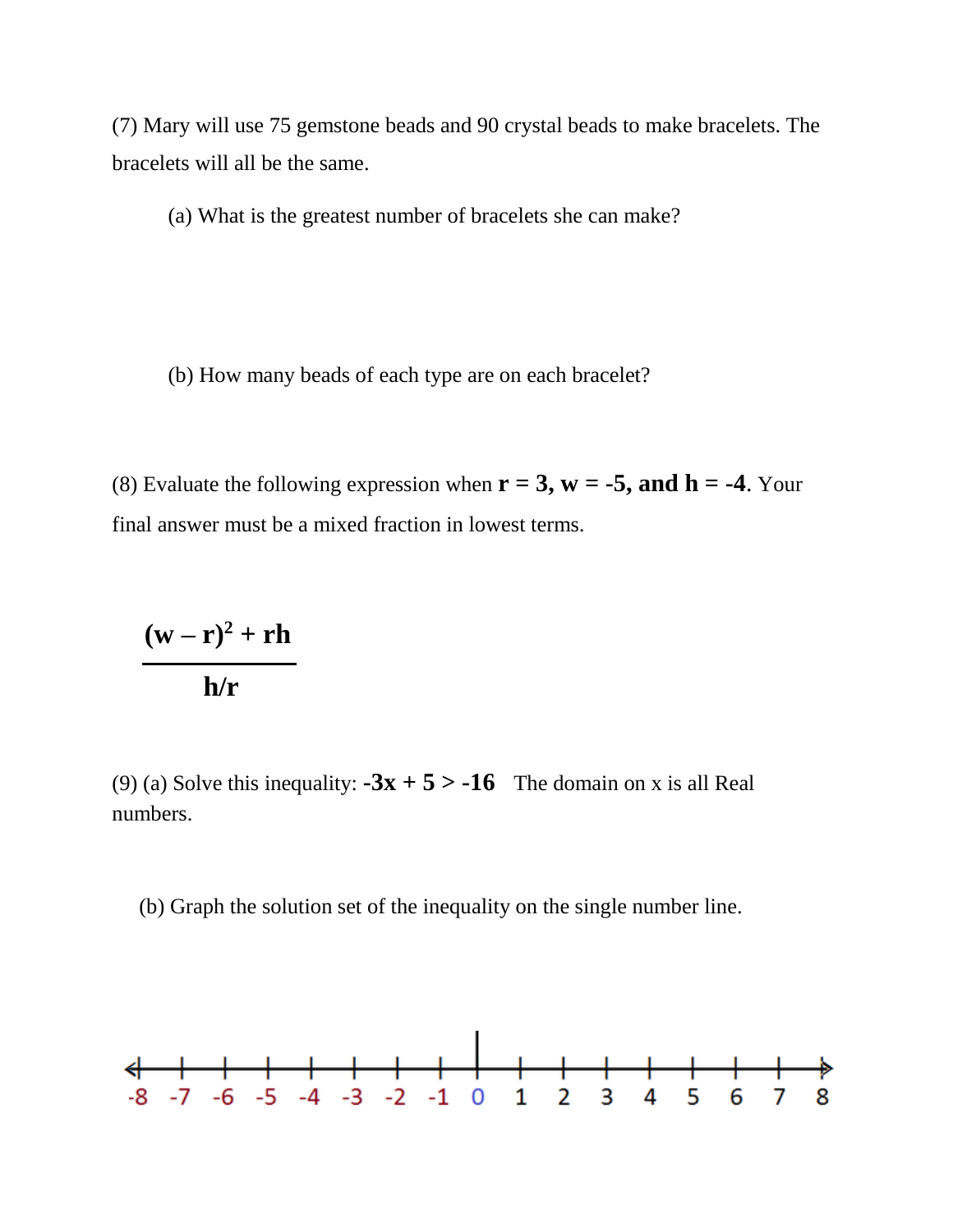(10) If a 26-foot tree casts an 18-foot shadow at the same time an apartment building casts a 60-foot shadow, how tall is the building?

(11) Given: two points  $W(-6, 11)$  and  $D(8, 18)$ . Find the linear equation representing Line WD. Write your answer in Slope-Intercept form.

(12) Isabella can paint a deck in six hours, and her sister Elizabeth takes four hours to paint a deck with the same size. How long will it take the two sisters to paint the deck together?

(13) **Hexagon EFABCD** is a regular figure.(a) What is the sum of the *interior* angles (b) What is the measure of *each individual interior* angle?

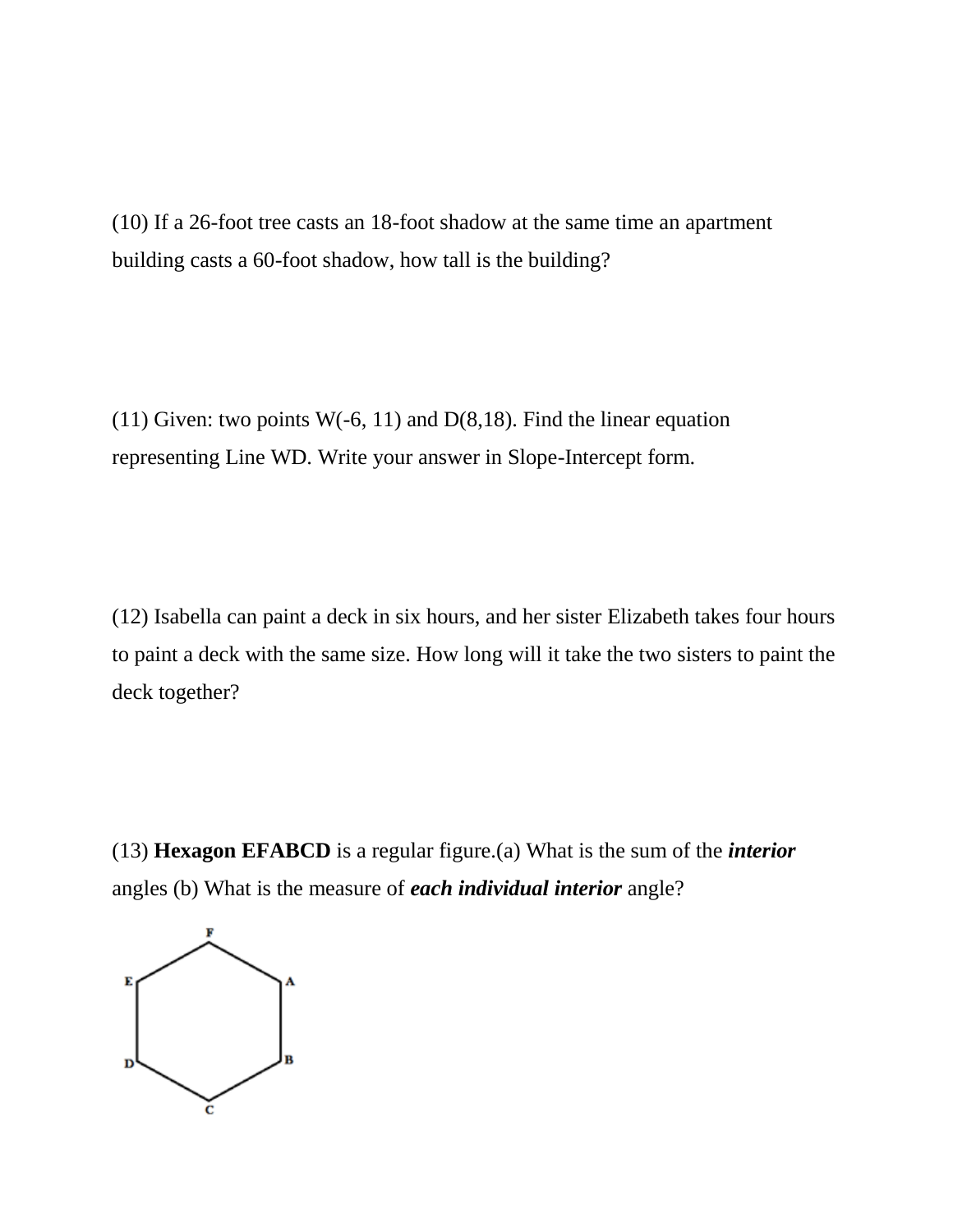(14) Complete the following questions using the graphs of linear equations in the diagram.

a) Which line represents an equation with a positive slope?

(b) Which lines are parallel?  $\qquad \qquad$  (c) What is the slope?

(d) Which line has a slope of zero?  $\frac{2}{2}$ 

(e) Which line passes through the origin? \_\_\_\_\_\_\_\_

(f) Which line has an undefined slope? \_\_\_\_\_\_\_





**The teacher will collect the non-calculator section of the test. \*\*Students will take a 1-minute stretch break\*\* (No talking please!)**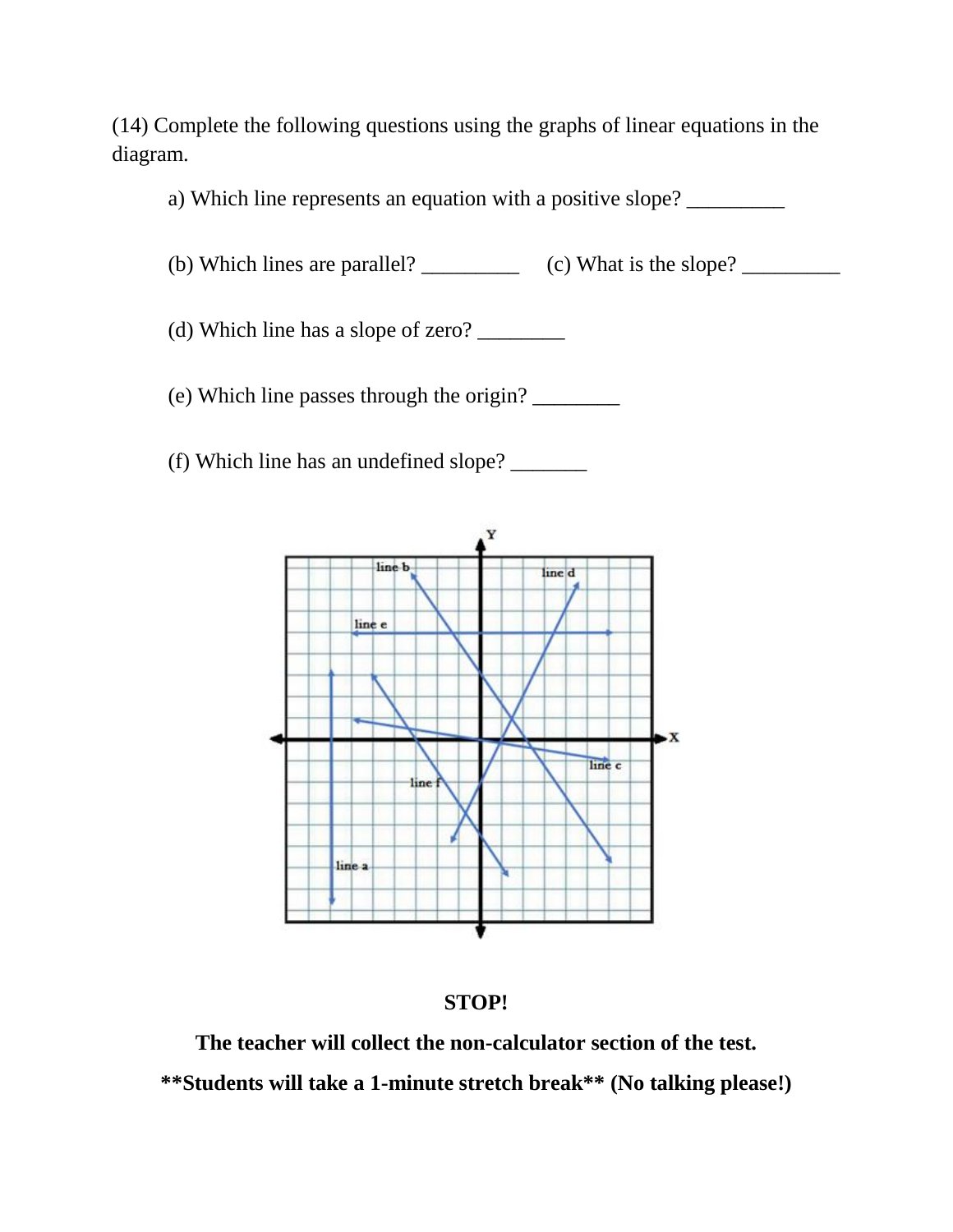**Calculator Section: The students may use the approved calculator as outlined in the rules section.**

(15) A bagel shop sells the following number of bagels over a 10-day period:

134, 114, 122, 141, 139, 141, 156, 125, 130, and 138 bagels per day.

Calculate the **mean absolute deviation** (MAD).

(16) At the **Rainbow Indoor Skating Arena**, there are two choices for paying for a visit:

**Members:** pay an initial cost of \$80.00 and then \$8.75 per visit

**Non-members:** pay \$12.50 per visit.

How many times will a person have to go to the arena to skate so that the member cost and the non-member cost are equal?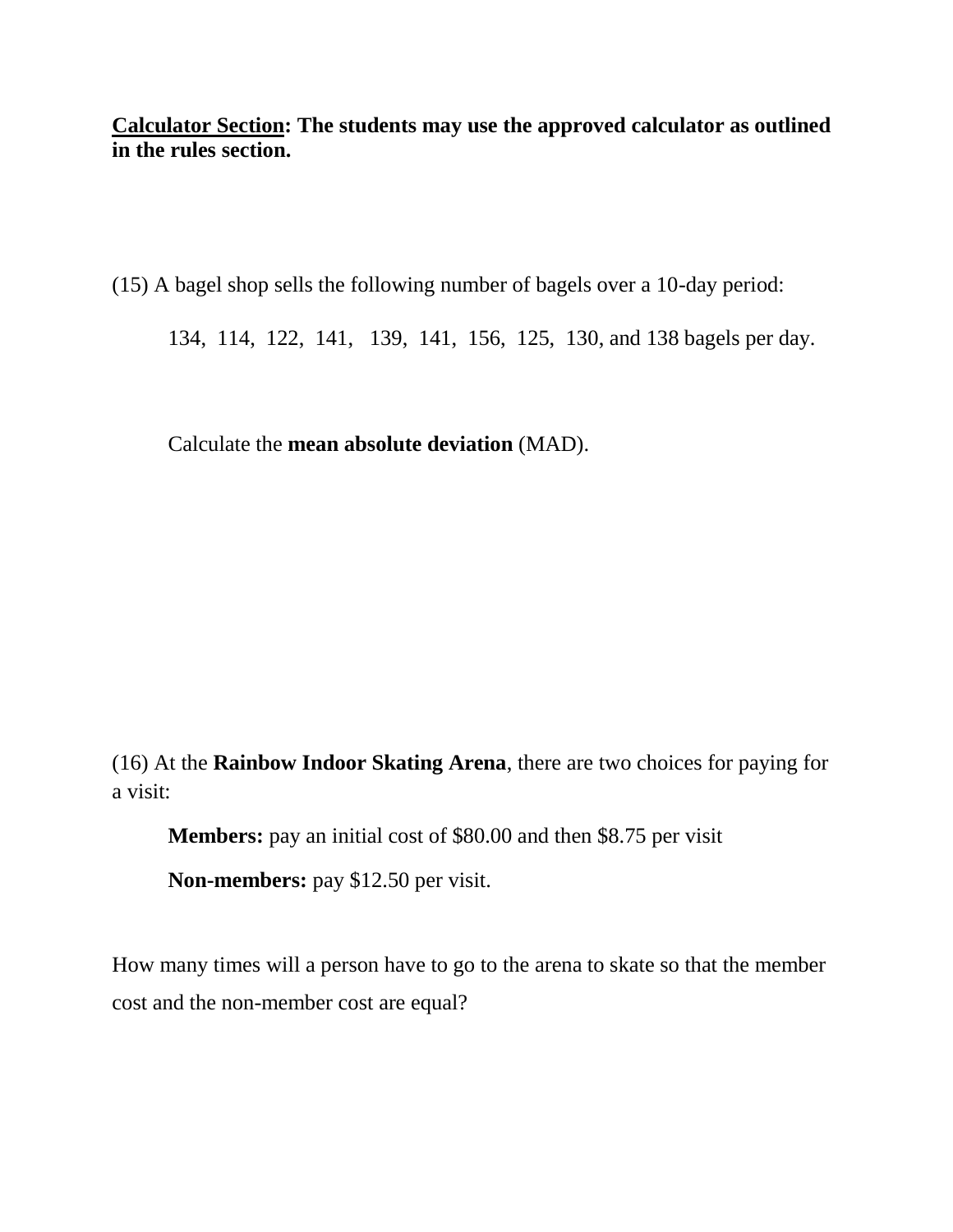(17) The equation for Line **s** is  $y = -4/5 x + 3$ . Line **t** contains the point (-6, -3) and is **perpendicular** to Line **s**. What is the equation for Line **t**? Write the equation in *Slope-Intercept* form.

(18) You want to save all the money you earn to buy an acoustic guitar that costs \$540. At the *Dazzling Diner*, you are paid **\$9.50** per hour and plan to work **12** hours each week for the next **five** weeks. Determine whether you will have earned enough money to purchase the guitar.

(19) A recipe for **Rockin' Raspberry Swizzle** calls for **4 3/8** cups of water for each cup of concentrate. If you use **5 1/3** cups of concentrate, how much water must be added to the mix?